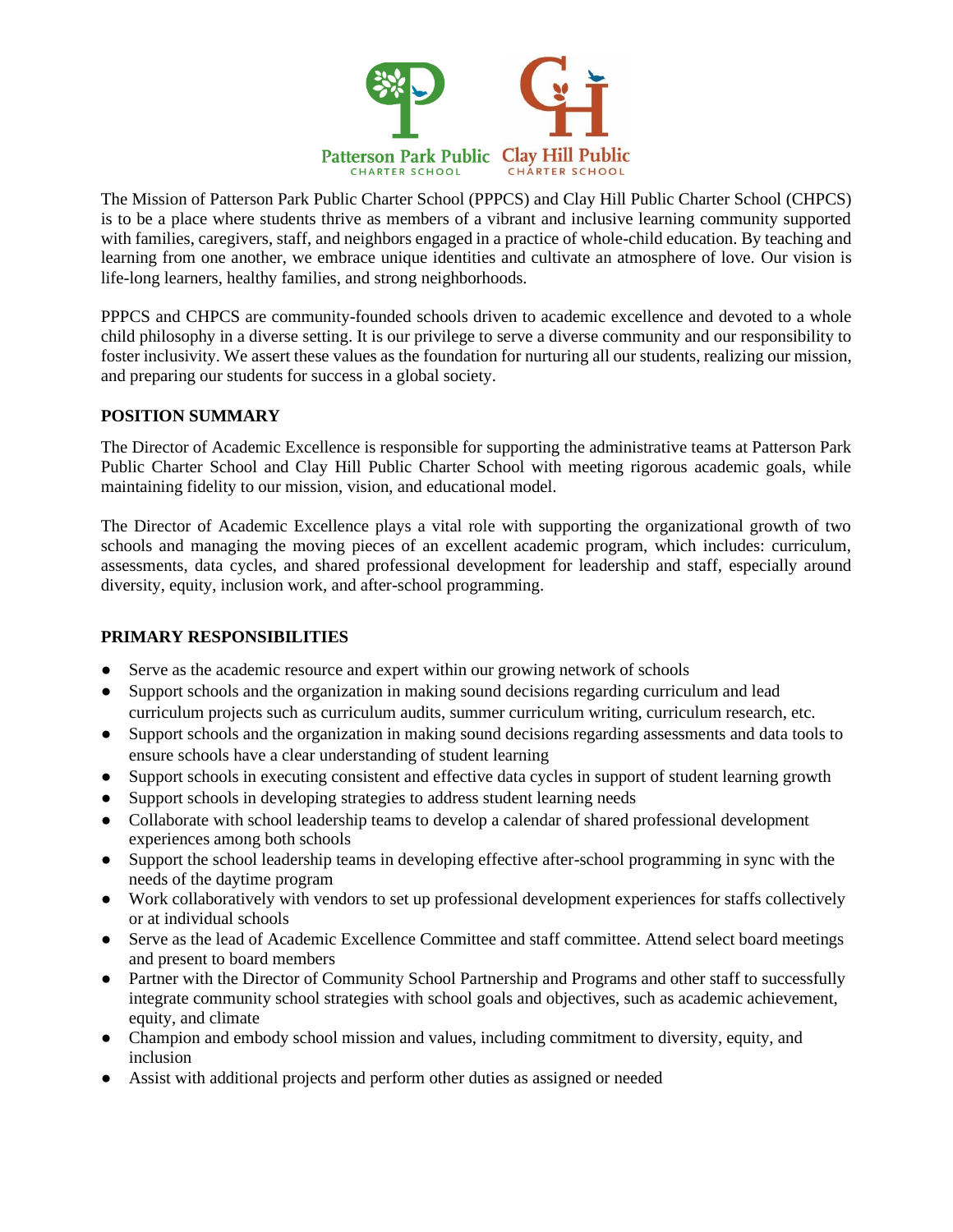# **KNOWLEDGE, SKILLS, AND ABILITIES REQUIRED**

- Minimum of eight (8) years of progressive and successful experience working with urban public school systems or similar education systems
- Minimum of five (5) years of successful management or people leadership position in a school, nonprofit organization, or similar organizational setting. Demonstrated ability to successful develop, mentor, and coach supervisors and staff
- Strong project management skills. Experience managing and implementing processes and programs
- Deep understanding of equity work and diversity and inclusion experience. Ability to evaluate and/or select vendors to develop equity work to ensure alignment with school needs
- Experience conducting needs assessments, analyzing program data, and developing strategies
- Strong analytical and critical thinking skills. Demonstrated ability to analyze and recommend equitable classroom space
- Training and development experience. Ability to train teachers to be reflective practitioners and ensure implicit bias does not show up in a potentially damaging way to students
- Ability to analyze curriculum, data collection platforms and design academic programming to support board wide decisions
- Strong persuasion and influencing skills. Ability to build buy-in and manage tactical and adaptive change within a school
- Experience managing a budget and external resources and vendors
- Ability to identify and select professional development facilitators and/or design and facilitate education and professional development programs
- Expertise in culturally relative pedagogy, restorative practices.
- Ability to accurately recognize and assess their own emotions, thoughts, and the impact of their behavior on others, as well as individual strengths and limitations
- Exceptional organizational and prioritization skills. Demonstrated ability to successfully manage tasks and projects with competing priorities and demands
- Strategic thinking skills. Ability to anticipate and prepare for various outcomes
- Exceptional relationship building and development skills
- Strong commitment to organizational mission, vision, and values, including commitment to diversity, equity, and inclusion
- Professional presentation and demeanor
- Excellent verbal and written communication skills
- Outstanding service orientation. Ability to work and interact effectively with a diverse population and at all levels within and outside of the organization
- Flexibility and adaptability. Ability to respond quickly to changes, priority shifts, and requests
- Ability to work independently and with a high level of autonomy

# **EDUCATION REQUIRED**

- Master's degree in education or related field
- Administration I or II is highly preferred

## **TECHNICAL SKILLS REQUIRED**

- Strong technical skills. Advanced level of knowledge with Google Documents or Microsoft Office Suite
- Experience working with data collection platforms

# **PHYSICAL REQUIREMENTS AND WORK ENVIRONMENT**

To perform this job successfully, an individual must be consistently able to perform each essential duty satisfactorily. The requirements listed below are representative of the knowledge, skill and/or ability required for this position. Reasonable accommodations may be made to enable individuals with disabilities to perform essential functions.

This position involves sitting or standing for extended periods of time. While performing the duties of this job, the employee is regularly required to talk and hear. The employee frequently is required to stand; walk; bend